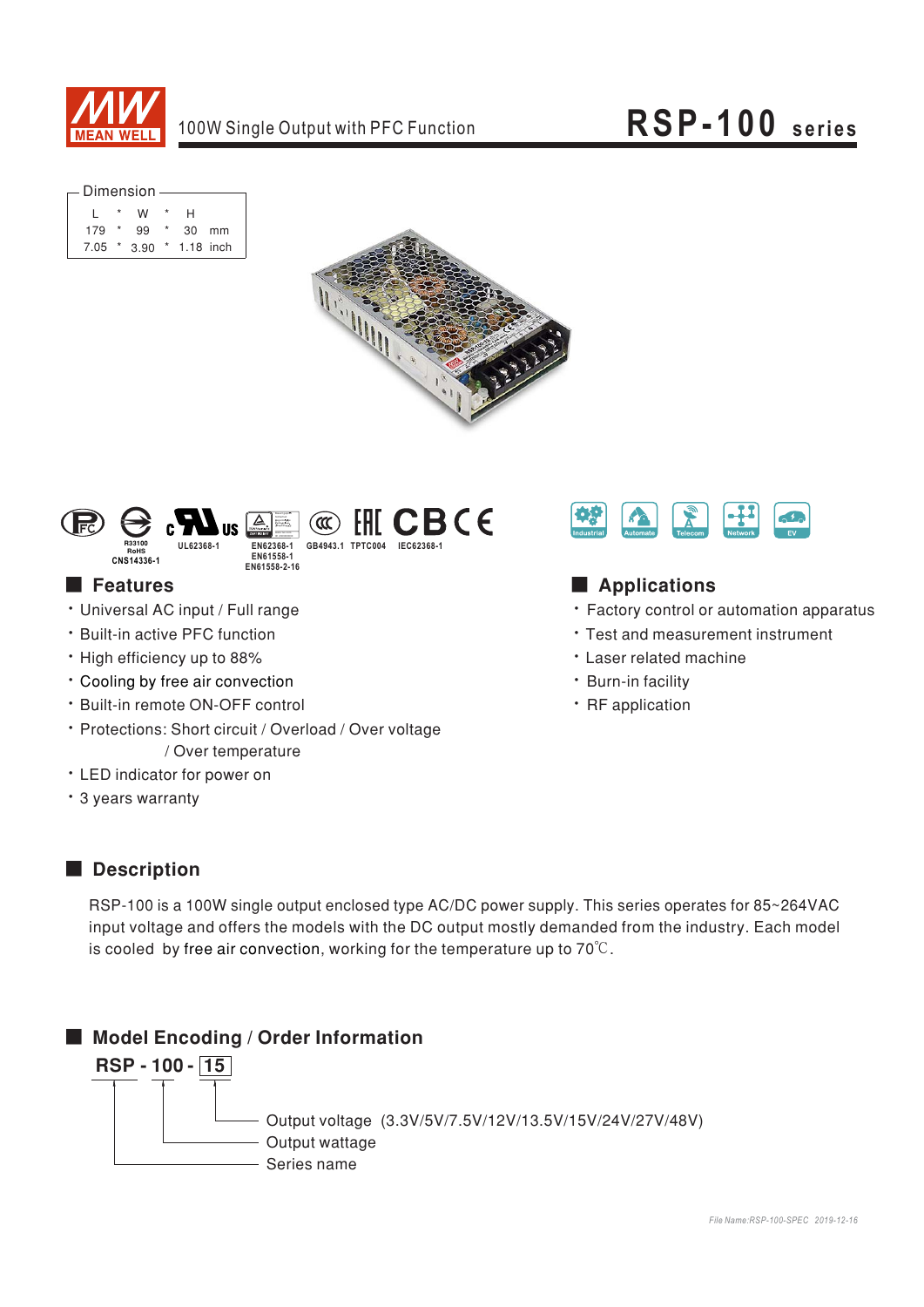

| <b>MODEL</b>           |                                                                                                                                                                                                                                                                                                                                                                                                                                                                                                                                                                                                                                                                                                                                                                                                                                                                                                                                                                                                      | RSP-100-3.3 RSP-100-5                                                                                    |                                  |                                                           | RSP-100-7.5 RSP-100-12 |                                                                                                                                                                                                                                                                                                                                                                            | RSP-100-13.5 RSP-100-15 | RSP-100-24     | RSP-100-27     | RSP-100-48     |  |  |
|------------------------|------------------------------------------------------------------------------------------------------------------------------------------------------------------------------------------------------------------------------------------------------------------------------------------------------------------------------------------------------------------------------------------------------------------------------------------------------------------------------------------------------------------------------------------------------------------------------------------------------------------------------------------------------------------------------------------------------------------------------------------------------------------------------------------------------------------------------------------------------------------------------------------------------------------------------------------------------------------------------------------------------|----------------------------------------------------------------------------------------------------------|----------------------------------|-----------------------------------------------------------|------------------------|----------------------------------------------------------------------------------------------------------------------------------------------------------------------------------------------------------------------------------------------------------------------------------------------------------------------------------------------------------------------------|-------------------------|----------------|----------------|----------------|--|--|
|                        | <b>DC VOLTAGE</b>                                                                                                                                                                                                                                                                                                                                                                                                                                                                                                                                                                                                                                                                                                                                                                                                                                                                                                                                                                                    | 3.3V                                                                                                     | 5V                               | 7.5V                                                      | 12V                    | 13.5V                                                                                                                                                                                                                                                                                                                                                                      | 15V                     | <b>24V</b>     | <b>27V</b>     | 48V            |  |  |
| <b>OUTPUT</b>          | <b>RATED CURRENT</b>                                                                                                                                                                                                                                                                                                                                                                                                                                                                                                                                                                                                                                                                                                                                                                                                                                                                                                                                                                                 | 20A                                                                                                      | 20A                              | 13.5A                                                     | 8.5A                   | 7.5A                                                                                                                                                                                                                                                                                                                                                                       | 6.7A                    | 4.2A           | 3.8A           | 2.1A           |  |  |
|                        | <b>CURRENT RANGE</b>                                                                                                                                                                                                                                                                                                                                                                                                                                                                                                                                                                                                                                                                                                                                                                                                                                                                                                                                                                                 | $0 - 20A$                                                                                                | $0 - 20A$                        | $0 - 13.5A$                                               | $0 - 8.5A$             | $0 - 7.5A$                                                                                                                                                                                                                                                                                                                                                                 | $0 - 6.7A$              | $0 - 4.2A$     | $0 - 3.8A$     | $0 - 2.1A$     |  |  |
|                        | <b>RATED POWER</b>                                                                                                                                                                                                                                                                                                                                                                                                                                                                                                                                                                                                                                                                                                                                                                                                                                                                                                                                                                                   | 66W                                                                                                      | 100W                             | 101.25W                                                   | 102W                   | 101.25W                                                                                                                                                                                                                                                                                                                                                                    | 100.5W                  | 100.8W         | 102.6W         | 100.8W         |  |  |
|                        | RIPPLE & NOISE (max.) Note.2 100mVp-p                                                                                                                                                                                                                                                                                                                                                                                                                                                                                                                                                                                                                                                                                                                                                                                                                                                                                                                                                                |                                                                                                          | $100mVp-p$                       | 100mVp-p                                                  | $100mVp-p$             | $100mVp-p$                                                                                                                                                                                                                                                                                                                                                                 | 100mVp-p                | $150mVp-p$     | $150mVp-p$     | 250mVp-p       |  |  |
|                        | <b>VOLTAGE ADJ. RANGE</b>                                                                                                                                                                                                                                                                                                                                                                                                                                                                                                                                                                                                                                                                                                                                                                                                                                                                                                                                                                            | $3.14 - 3.63V$                                                                                           | $4.75 - 5.5V$                    | $7.13 - 8.25V$                                            | $11.4 - 13.2V$         | $12.8 - 14.9V$                                                                                                                                                                                                                                                                                                                                                             | $14.3 - 16.5V$          | $22.8 - 26.4V$ | $25.7 - 29.7V$ | $45.6 - 52.8V$ |  |  |
|                        | VOLTAGE TOLERANCE Note.3   ±2.0%                                                                                                                                                                                                                                                                                                                                                                                                                                                                                                                                                                                                                                                                                                                                                                                                                                                                                                                                                                     |                                                                                                          | ±2.0%                            | ±2.0%                                                     | ±1.0%                  | ±1.0%                                                                                                                                                                                                                                                                                                                                                                      | ±1.0%                   | ±1.0%          | ±1.0%          | ±1.0%          |  |  |
|                        | <b>LINE REGULATION</b>                                                                                                                                                                                                                                                                                                                                                                                                                                                                                                                                                                                                                                                                                                                                                                                                                                                                                                                                                                               | ±0.5%                                                                                                    | ±0.5%                            | ±0.5%                                                     | ±0.5%                  | ±0.5%                                                                                                                                                                                                                                                                                                                                                                      | ±0.5%                   | ±0.5%          | ±0.5%          | ±0.5%          |  |  |
|                        | <b>LOAD REGULATION</b>                                                                                                                                                                                                                                                                                                                                                                                                                                                                                                                                                                                                                                                                                                                                                                                                                                                                                                                                                                               | ±1.0%                                                                                                    | ±1.0%                            | ±1.0%                                                     | ±0.5%                  | ±0.5%                                                                                                                                                                                                                                                                                                                                                                      | ±0.5%                   | ±0.5%          | ±0.5%          | ±0.5%          |  |  |
|                        | <b>SETUP, RISE TIME</b>                                                                                                                                                                                                                                                                                                                                                                                                                                                                                                                                                                                                                                                                                                                                                                                                                                                                                                                                                                              | 600ms, 30ms at full load                                                                                 |                                  |                                                           |                        |                                                                                                                                                                                                                                                                                                                                                                            |                         |                |                |                |  |  |
|                        | HOLD UP TIME (Typ.)                                                                                                                                                                                                                                                                                                                                                                                                                                                                                                                                                                                                                                                                                                                                                                                                                                                                                                                                                                                  |                                                                                                          |                                  |                                                           |                        |                                                                                                                                                                                                                                                                                                                                                                            |                         |                |                |                |  |  |
|                        |                                                                                                                                                                                                                                                                                                                                                                                                                                                                                                                                                                                                                                                                                                                                                                                                                                                                                                                                                                                                      | 16ms at full load                                                                                        |                                  |                                                           |                        |                                                                                                                                                                                                                                                                                                                                                                            |                         |                |                |                |  |  |
|                        | <b>VOLTAGE RANGE</b>                                                                                                                                                                                                                                                                                                                                                                                                                                                                                                                                                                                                                                                                                                                                                                                                                                                                                                                                                                                 |                                                                                                          | $85 - 264$ VAC<br>$120 - 370VDC$ |                                                           |                        |                                                                                                                                                                                                                                                                                                                                                                            |                         |                |                |                |  |  |
| <b>FREQUENCY RANGE</b> |                                                                                                                                                                                                                                                                                                                                                                                                                                                                                                                                                                                                                                                                                                                                                                                                                                                                                                                                                                                                      | $47 \sim 63$ Hz<br>PF>0.93/230VAC<br>PF>0.98/115VAC at full load                                         |                                  |                                                           |                        |                                                                                                                                                                                                                                                                                                                                                                            |                         |                |                |                |  |  |
| <b>INPUT</b>           | <b>POWER FACTOR (Typ.)</b>                                                                                                                                                                                                                                                                                                                                                                                                                                                                                                                                                                                                                                                                                                                                                                                                                                                                                                                                                                           | 83%                                                                                                      | 86%                              | 87%                                                       | 86%                    | 86.5%                                                                                                                                                                                                                                                                                                                                                                      | 87%                     | 87%            | 87%            | 88%            |  |  |
|                        | <b>EFFICIENCY (Typ.)</b>                                                                                                                                                                                                                                                                                                                                                                                                                                                                                                                                                                                                                                                                                                                                                                                                                                                                                                                                                                             |                                                                                                          |                                  |                                                           |                        |                                                                                                                                                                                                                                                                                                                                                                            |                         |                |                |                |  |  |
|                        | AC CURRENT (Typ.)<br><b>INRUSH CURRENT (Typ.)</b>                                                                                                                                                                                                                                                                                                                                                                                                                                                                                                                                                                                                                                                                                                                                                                                                                                                                                                                                                    | 1.1A/115VAC<br>0.55A/230VAC                                                                              |                                  |                                                           |                        |                                                                                                                                                                                                                                                                                                                                                                            |                         |                |                |                |  |  |
|                        | <b>LEAKAGE CURRENT</b>                                                                                                                                                                                                                                                                                                                                                                                                                                                                                                                                                                                                                                                                                                                                                                                                                                                                                                                                                                               | COLD START 30A/230VAC                                                                                    |                                  |                                                           |                        |                                                                                                                                                                                                                                                                                                                                                                            |                         |                |                |                |  |  |
|                        |                                                                                                                                                                                                                                                                                                                                                                                                                                                                                                                                                                                                                                                                                                                                                                                                                                                                                                                                                                                                      | <2mA / 240VAC<br>105 ~ 135% rated output power                                                           |                                  |                                                           |                        |                                                                                                                                                                                                                                                                                                                                                                            |                         |                |                |                |  |  |
|                        | <b>OVERLOAD</b>                                                                                                                                                                                                                                                                                                                                                                                                                                                                                                                                                                                                                                                                                                                                                                                                                                                                                                                                                                                      |                                                                                                          |                                  |                                                           |                        | Protection type : Constant current limiting, recovers automatically after fault condition is removed                                                                                                                                                                                                                                                                       |                         |                |                |                |  |  |
|                        |                                                                                                                                                                                                                                                                                                                                                                                                                                                                                                                                                                                                                                                                                                                                                                                                                                                                                                                                                                                                      |                                                                                                          |                                  |                                                           |                        | $3.63 \times 4.46 \times 5.5 \times 6.75 \times 6.25 \times 10.13 \times 10.2 \times 16.2 \times 10.23 \times 10.23 \times 10.23 \times 10.25 \times 10.25 \times 10.25 \times 10.25 \times 10.25 \times 10.25 \times 10.25 \times 10.25 \times 10.25 \times 10.25 \times 10.25 \times 10.25 \times 10.25 \times 10.25 \times 10.25 \times 10.25 \times 10.25 \times 10.2$ |                         |                |                |                |  |  |
|                        | <b>PROTECTION   OVER VOLTAGE</b>                                                                                                                                                                                                                                                                                                                                                                                                                                                                                                                                                                                                                                                                                                                                                                                                                                                                                                                                                                     |                                                                                                          |                                  |                                                           |                        |                                                                                                                                                                                                                                                                                                                                                                            |                         |                |                |                |  |  |
|                        |                                                                                                                                                                                                                                                                                                                                                                                                                                                                                                                                                                                                                                                                                                                                                                                                                                                                                                                                                                                                      | Protection type : Shut down o/p voltage, re-power on to recover                                          |                                  |                                                           |                        |                                                                                                                                                                                                                                                                                                                                                                            |                         |                |                |                |  |  |
|                        | <b>OVER TEMPERATURE</b>                                                                                                                                                                                                                                                                                                                                                                                                                                                                                                                                                                                                                                                                                                                                                                                                                                                                                                                                                                              | Shut down o/p voltage, recovers automatically after temperature goes down                                |                                  |                                                           |                        |                                                                                                                                                                                                                                                                                                                                                                            |                         |                |                |                |  |  |
| <b>FUNCTION</b>        | <b>REMOTE CONTROL</b>                                                                                                                                                                                                                                                                                                                                                                                                                                                                                                                                                                                                                                                                                                                                                                                                                                                                                                                                                                                | CN1: < 0~0.8VDC POWER ON, 4~10VDC POWER OFF                                                              |                                  |                                                           |                        |                                                                                                                                                                                                                                                                                                                                                                            |                         |                |                |                |  |  |
|                        | <b>WORKING TEMP.</b>                                                                                                                                                                                                                                                                                                                                                                                                                                                                                                                                                                                                                                                                                                                                                                                                                                                                                                                                                                                 | -30 ~ +70°C (Refer to "Derating Curve")                                                                  |                                  |                                                           |                        |                                                                                                                                                                                                                                                                                                                                                                            |                         |                |                |                |  |  |
|                        | <b>WORKING HUMIDITY</b>                                                                                                                                                                                                                                                                                                                                                                                                                                                                                                                                                                                                                                                                                                                                                                                                                                                                                                                                                                              | $20 \sim 90\%$ RH non-condensing                                                                         |                                  |                                                           |                        |                                                                                                                                                                                                                                                                                                                                                                            |                         |                |                |                |  |  |
| <b>ENVIRONMENT</b>     | <b>STORAGE TEMP., HUMIDITY</b>                                                                                                                                                                                                                                                                                                                                                                                                                                                                                                                                                                                                                                                                                                                                                                                                                                                                                                                                                                       | $-40 \sim +85^{\circ}$ C, 10 ~ 95% RH non-condensing                                                     |                                  |                                                           |                        |                                                                                                                                                                                                                                                                                                                                                                            |                         |                |                |                |  |  |
|                        | <b>TEMP. COEFFICIENT</b>                                                                                                                                                                                                                                                                                                                                                                                                                                                                                                                                                                                                                                                                                                                                                                                                                                                                                                                                                                             | $\pm 0.05\%$ °C (0 ~ 50°C)                                                                               |                                  |                                                           |                        |                                                                                                                                                                                                                                                                                                                                                                            |                         |                |                |                |  |  |
|                        | <b>VIBRATION</b>                                                                                                                                                                                                                                                                                                                                                                                                                                                                                                                                                                                                                                                                                                                                                                                                                                                                                                                                                                                     | 10 ~ 500Hz, 2G 10min./1cycle, 60min. each along X, Y, Z axes                                             |                                  |                                                           |                        |                                                                                                                                                                                                                                                                                                                                                                            |                         |                |                |                |  |  |
|                        | <b>OVER VOLTAGE CATEGORY</b>                                                                                                                                                                                                                                                                                                                                                                                                                                                                                                                                                                                                                                                                                                                                                                                                                                                                                                                                                                         | III ; According to EN61558, EN50178, EN60664-1, EN62477-1; altitude up to 2000 meters                    |                                  |                                                           |                        |                                                                                                                                                                                                                                                                                                                                                                            |                         |                |                |                |  |  |
|                        | <b>SAFETY STANDARDS</b>                                                                                                                                                                                                                                                                                                                                                                                                                                                                                                                                                                                                                                                                                                                                                                                                                                                                                                                                                                              | UL62368-1, TUV EN62368-1, EN61558-1, EN61558-2-16, EAC TP TC 004, CCC GB4943.1, BSMI CNS14336-1 approved |                                  |                                                           |                        |                                                                                                                                                                                                                                                                                                                                                                            |                         |                |                |                |  |  |
| <b>SAFETY &amp;</b>    | <b>WITHSTAND VOLTAGE</b>                                                                                                                                                                                                                                                                                                                                                                                                                                                                                                                                                                                                                                                                                                                                                                                                                                                                                                                                                                             | I/P-O/P:4KVAC I/P-FG:2KVAC O/P-FG:0.5KVAC                                                                |                                  |                                                           |                        |                                                                                                                                                                                                                                                                                                                                                                            |                         |                |                |                |  |  |
| <b>EMC</b>             | <b>ISOLATION RESISTANCE</b>                                                                                                                                                                                                                                                                                                                                                                                                                                                                                                                                                                                                                                                                                                                                                                                                                                                                                                                                                                          |                                                                                                          |                                  | I/P-O/P, I/P-FG, O/P-FG:100M Ohms / 500VDC / 25°C/ 70% RH |                        |                                                                                                                                                                                                                                                                                                                                                                            |                         |                |                |                |  |  |
| (Note 4)               | Compliance to EN55032 (CISPR32) Class B, EN61000-3-2,-3, EAC TP TC 020, CNS13438, GB9254 Class B, GB17625.1<br><b>EMC EMISSION</b>                                                                                                                                                                                                                                                                                                                                                                                                                                                                                                                                                                                                                                                                                                                                                                                                                                                                   |                                                                                                          |                                  |                                                           |                        |                                                                                                                                                                                                                                                                                                                                                                            |                         |                |                |                |  |  |
|                        | <b>EMC IMMUNITY</b>                                                                                                                                                                                                                                                                                                                                                                                                                                                                                                                                                                                                                                                                                                                                                                                                                                                                                                                                                                                  | Compliance to EN61000-4-2,3,4,5,6,8,11, EN55024, light industry level, criteria A, EAC TP TC 020         |                                  |                                                           |                        |                                                                                                                                                                                                                                                                                                                                                                            |                         |                |                |                |  |  |
|                        | <b>MTBF</b>                                                                                                                                                                                                                                                                                                                                                                                                                                                                                                                                                                                                                                                                                                                                                                                                                                                                                                                                                                                          |                                                                                                          |                                  | 288.5K hrs min. MIL-HDBK-217F (25°C)                      |                        |                                                                                                                                                                                                                                                                                                                                                                            |                         |                |                |                |  |  |
| <b>OTHERS</b>          | <b>DIMENSION</b>                                                                                                                                                                                                                                                                                                                                                                                                                                                                                                                                                                                                                                                                                                                                                                                                                                                                                                                                                                                     | 179*99*30mm (L*W*H)                                                                                      |                                  |                                                           |                        |                                                                                                                                                                                                                                                                                                                                                                            |                         |                |                |                |  |  |
|                        | <b>PACKING</b>                                                                                                                                                                                                                                                                                                                                                                                                                                                                                                                                                                                                                                                                                                                                                                                                                                                                                                                                                                                       |                                                                                                          | 0.52Kg; 24pcs/14.5Kg/0.84CUFT    |                                                           |                        |                                                                                                                                                                                                                                                                                                                                                                            |                         |                |                |                |  |  |
| <b>NOTE</b>            | 1. All parameters NOT specially mentioned are measured at 230VAC input, rated load and 25°C of ambient temperature.<br>2. Ripple & noise are measured at 20MHz of bandwidth by using a 12" twisted pair-wire terminated with a 0.1uf & 47uf parallel capacitor.<br>3. Tolerance : includes set up tolerance, line regulation and load regulation.<br>4. The power supply is considered a component which will be installed into a final equipment. The final equipment must be re-confirmed that<br>it still meets EMC directives. For guidance on how to perform these EMC tests, please refer to "EMI testing of component power supplies."<br>(as available on http://www.meanwell.com)<br>5. Strongly recommended that external output capacitance should not exceed 5000uF. (Only for: RSP-100-3.3/-5/-7.5)<br>6. The ambient temperature derating of $3.5^{\circ}$ C/1000m with fanless models and of $5^{\circ}$ C/1000m with fan models for operating altitude higher<br>than 2000m(6500ft). |                                                                                                          |                                  |                                                           |                        |                                                                                                                                                                                                                                                                                                                                                                            |                         |                |                |                |  |  |